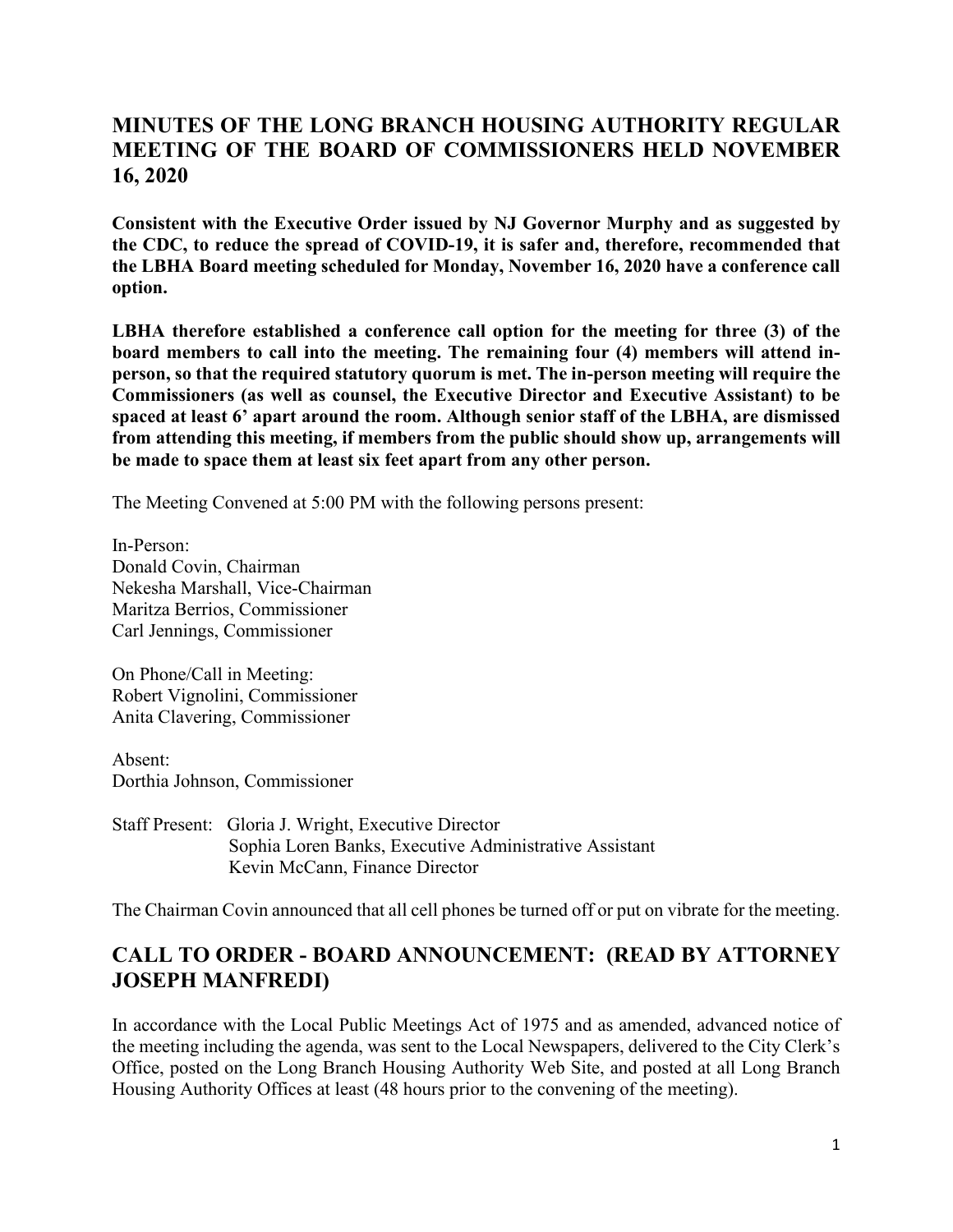## **CHAIRMAN COVIN LED THE SALUTE TO THE FLAG**

Gloria J Wright, Executive Director opened the meeting with Roll Call. Commissioners present and absent are listed above.

## **NO PUBLIC PRESENT AT MEETING**

## **ADOPTION OF THE PUBLIC SESSION MINUTES OF THE REGULAR MEETING OF OCTOBER 19, 2020**

Commissioner Jennings made a motion to approve and accept the minutes of the public session of the regular meeting held October 19, 2020, second by Vice-Chairman Marshall -.

Roll Call Vote Taken: Ayes, Commissioners Vignolini, Clavering, Berrios, Jennings, Vice-Chairman Marshall, and Chairman Covin.

Opposed, None Abstain, None Absent, Commissioner Johnson Motion, Carried

#### **EXECUTIVE DIRECTORS REPORT:**

Executive Director Wright provided the board with relevant activities and news for the month of October 2020. Executive Director Wright outlined and summarized the Executive Director's Report provided to the Board.

#### **Resolution 11-01-2020 - Resolution approving the list of bills for October 2020, and authorizing the payment of bills**

Vice-Chairman Marshall stated that finance committee has reviewed the List of bills with the Finance Department and that all questions have been satisfied. Vice-Chairman Marshall requested a motion to accept and approve Resolution 11-01-2020 the List of Bills in the amount of \$**1,239,433.27** Vice-Chairman Marshall motioned, seconded by Commissioner Berrios.

Roll Call Vote Taken: Ayes, Commissioners Vignolini, Clavering, Berrios, Jennings, Vice-Chairman Marshall, and Chairman Covin.

Opposed, None Abstain, None Absent, Commissioner Johnson Motion, Carried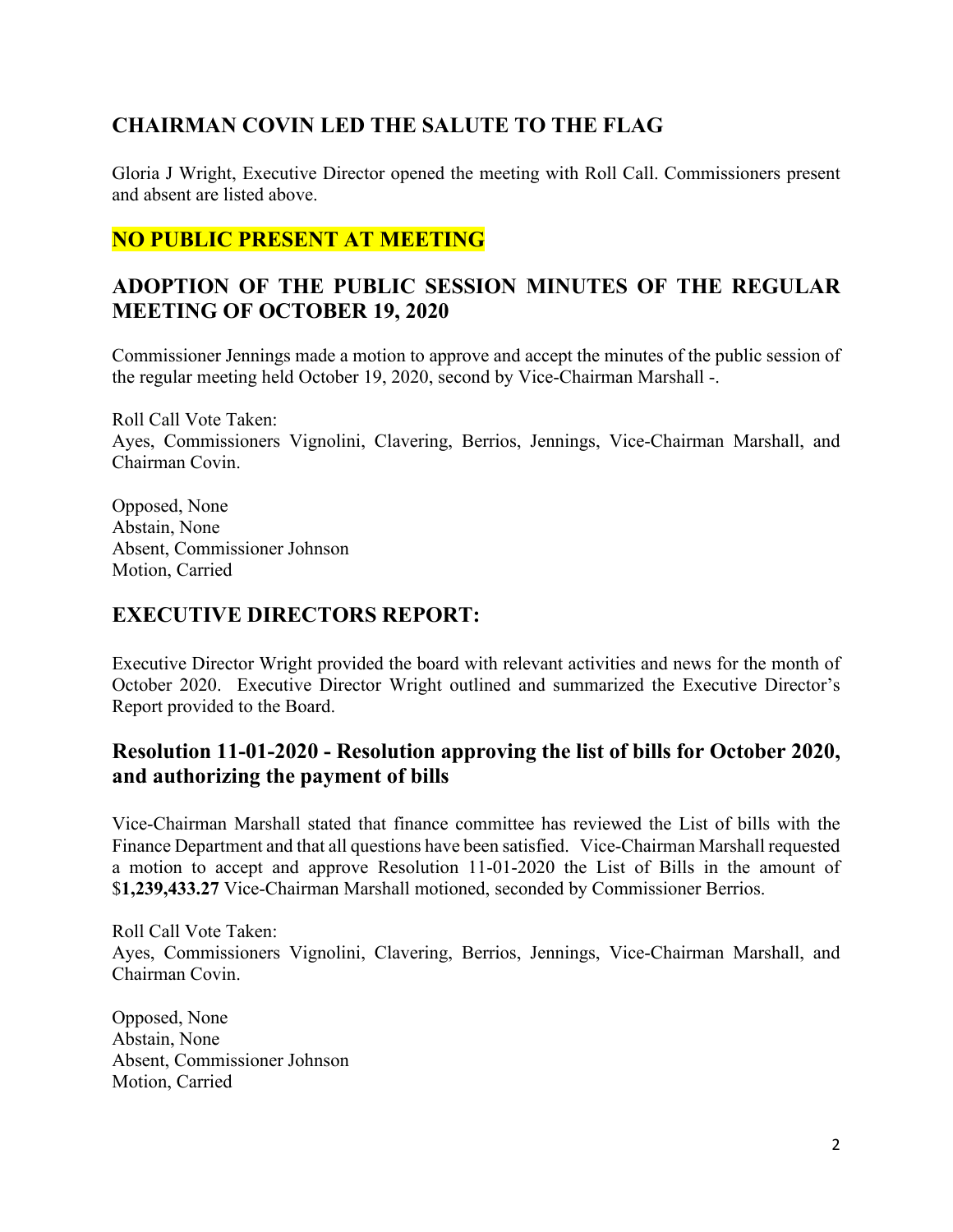### **Resolution 11-02-2020 - Resolution approving the transaction, authorizing a contract for QPA services, authorizing an expenditure of funds in an amount not to exceed \$15,000, subject to appropriations**

Vice-Chairman Marshall made a motion to approve and accept Resolution 11-02-2020 second by Commissioner Jennings.

Roll Call Vote Taken:

Ayes, Commissioners Vignolini, Clavering, Berrios, Jennings, Vice-Chairman Marshall, and Chairman Covin.

Opposed, None Abstain, None Absent, Commissioner Johnson Motion, Carried

No public present

#### **Resolution 11-03-2020 - Resolution authorizing the transaction, authorizing an option to renew a contract for Supply and Delivery of Hot Water Heaters, authorizing an expenditure of funds in an amount not to exceed \$30,000 per year, subject to appropriations**

Commissioner Berrios made a motion to approve and accept Resolution 11-03-2020 second by Vice-Chairman Marshall.

Roll Call Vote Taken:

Ayes, Commissioners Vignolini, Clavering, Berrios, Jennings, Vice-Chairman Marshall, and Chairman Covin.

Opposed, None Abstain, None Absent, Commissioner Johnson Motion, Carried

No public present

**Resolution 11-04-2020 - Resolution authorizing the transaction, authorizing a contract for a temporary staffing agency, authorizing an expenditure of funds in an amount not to exceed \$18,000, subject to appropriations.**